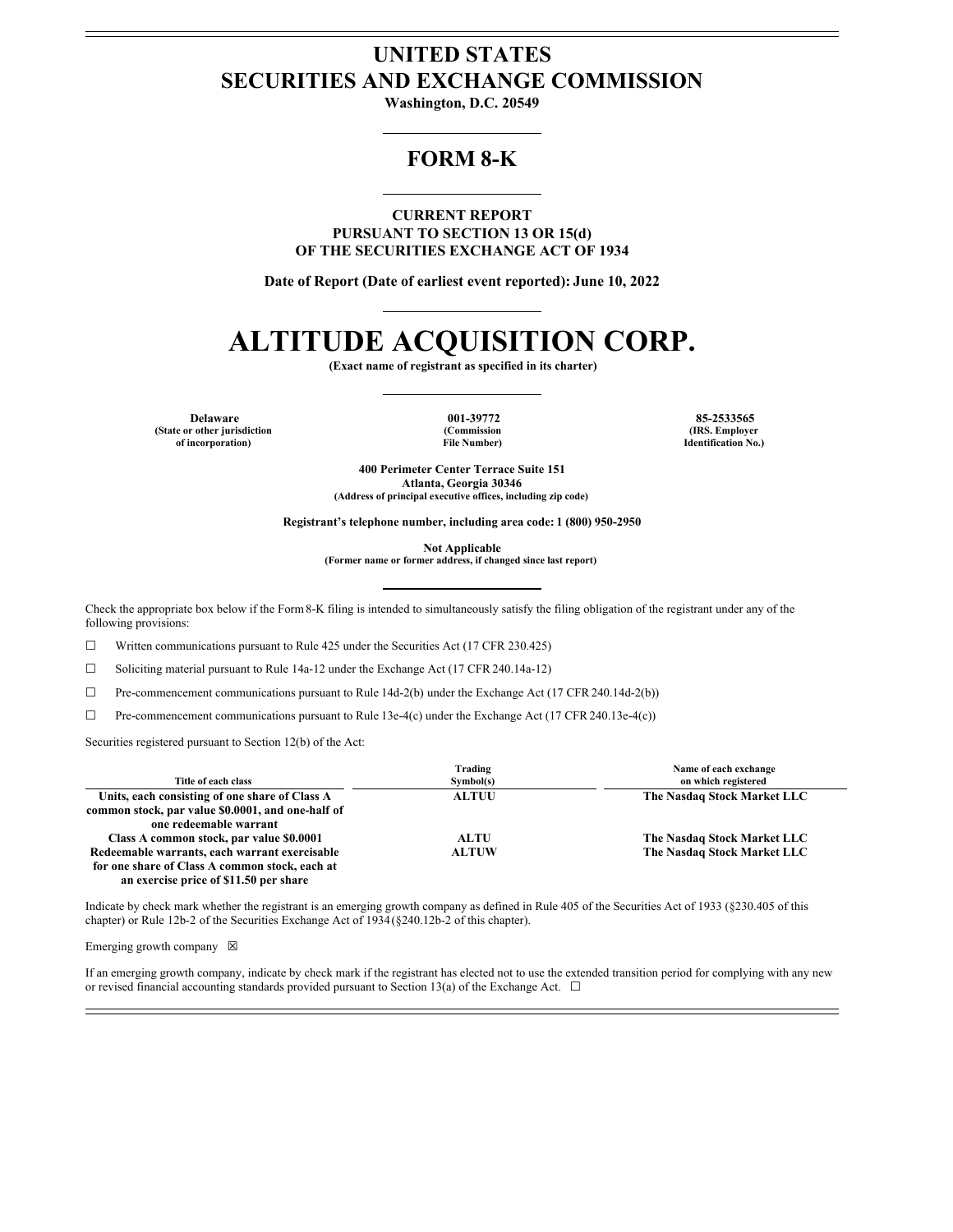#### **Item 5.03. Amendments to Articles of Incorporation or Bylaws; Change in Fiscal Year.**

The information included in Item 5.07 is incorporated by reference in this item to the extent required.

#### **Item 5.07. Submission of Matters to a Vote of Security Holders.**

On June 10, 2022, Altitude Acquisition Corp. (the "Company") held a special meeting of stockholders (the "Special Meeting"). At the Special Meeting, the Company's stockholders approved an amendment to the Company's Amended and Restated Certificate of Incorporation (the "Charter Amendment") to extend the date by which the Company must complete a merger, share exchange, asset acquisition, stock purchase, recapitalization, reorganization or similar business combination involving the Company and one or more businesses (a "business combination") from June 11, 2022 to October 11, 2022 (the "Extension Amendment Proposal").

The following is a tabulation of the votes with respect to the Extension Amendment Proposal, which was approved by the Company's stockholders:

| r or | $\overline{\phantom{a}}$ |  |
|------|--------------------------|--|
|      |                          |  |

In connection with the Special Meeting, stockholders holding an aggregate of 24,944,949 shares of the Company's Class A common stock exercised their right to redeem their shares for approximately \$10.01 per share of the funds held in the Company's trust account, leaving approximately \$50,600,000 in cash in the trust account after satisfaction of such redemptions.

In addition, on June 10, 2022, the Company filed the Charter Amendment with the Secretary of State of the State of Delaware. A copy of the Charter Amendment is attached hereto as Exhibit 3.1.

#### **Item 9.01. Financial Statements and Exhibits.**

(d) Exhibits.

**Exhibit**

| елиня<br>No. | <b>Description of Exhibits</b>                                                   |
|--------------|----------------------------------------------------------------------------------|
| 3.1          | Amendment to the Registrant's Amended and Restated Certificate of Incorporation. |
| $\sim$       | a martin to the the three three streams to                                       |

104 Cover Page Interactive Data File - Embedded within the inline XBRL document.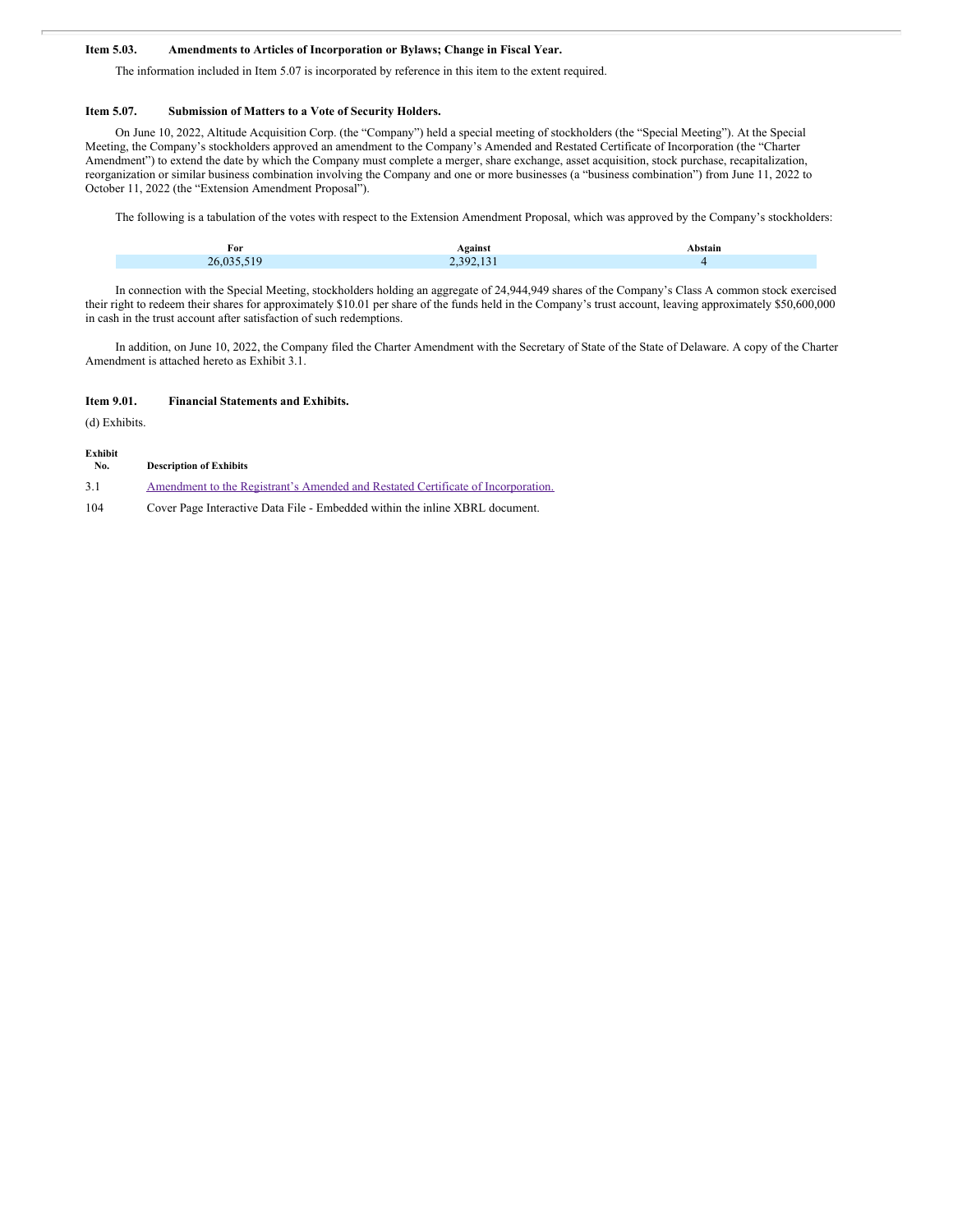#### **SIGNATURES**

Pursuant to the requirements of the Securities Exchange Act of 1934, the registrant has duly caused this report to be signed on its behalf by the undersigned hereunto duly authorized.

## **ALTITUDE ACQUISITION CORP.**

By: /s/ Gary Teplis Name: Gary Teplis Title: Chief Executive Officer

Date: June 14, 2022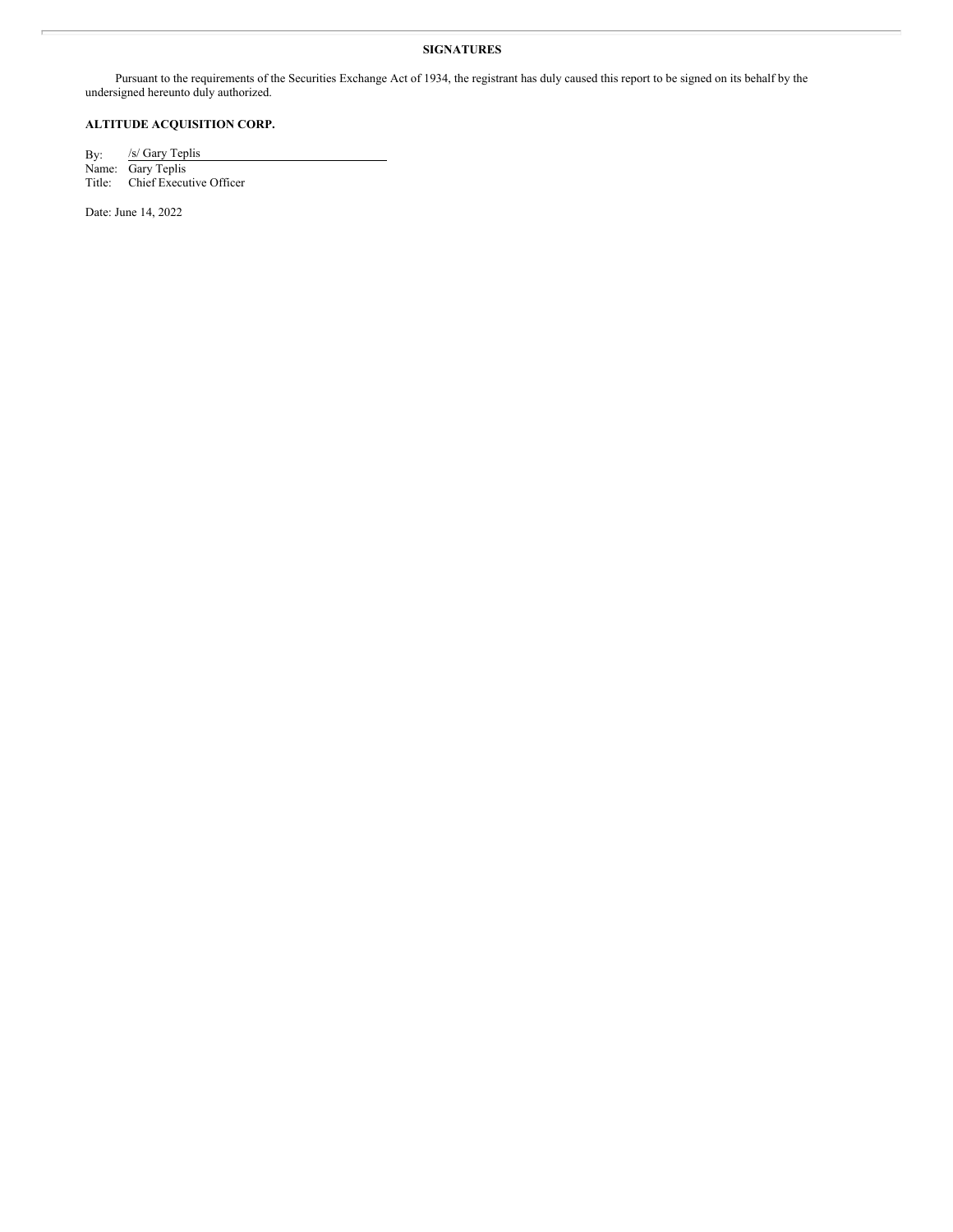#### **CERTIFICATE OF AMENDMENT TO THE AMENDED AND RESTATED CERTIFICATE OF INCORPORATION OF**

### **ALTITUDE ACQUISITION CORP.**

<span id="page-3-0"></span>Altitude Acquisition Corp. (the "*Corporation*"), a corporation organized and existing under the by virtue of the General Corporation Law of the State of Delaware (the "*DGCL*"), does hereby certify:

1. The name of the Corporation is Altitude Acquisition Corp.

2. The date of filing of the Corporation's original Certificate of Incorporation with the Secretary of State of the State of Delaware was August 12, 2020, and the date of filing the Corporation's Amended and Restated Certificate of Incorporation with the Secretary of State of the State of Delaware was December 8, 2020 (the "*Amended and Restated Certificate of Incorporation*").

3. This Amendment to the Amended and Restated Certificate of Incorporation amends the Amended and Restated Certificate of Incorporation of the Corporation.

4. This Amendment to the Amended and Restated Certificate of Incorporation was duly adopted by the affirmative vote of the holders of at least 65% of the outstanding shares of common stock at a meeting of stockholders in accordance with ARTICLE IX of the Amended and Restated Certificate of Incorporation and the provisions of Section 242 the DGCL.

5. The text of Section 9.1(b) of Article IX of the Amended and Restated Certificate of Incorporation is hereby amended and restated to read in its entirety as follows:

"(b) Immediately after the Offering, a certain amount of the net offering proceeds received by the Corporation in the Offering (including the proceeds of any exercise of the underwriters' over-allotment option) and certain other amounts specified in the Corporation's registration statement on Form S-1, initially filed with the U.S. Securities and Exchange Commission (the "*SEC*") on September 25, 2020, as amended (the "*Registration Statement*"), shall be deposited in a trust account (the "*Trust Account*"), established for the benefit of the Public Stockholders (as defined below) pursuant to a trust agreement described in the Registration Statement. Except for the withdrawal of interest to pay taxes, none of the funds held in the Trust Account (including the interest earned on the funds held in the Trust Account) will be released from the Trust Account until the earliest to occur of (i) the completion of the initial Business Combination, (ii) the redemption of 100% of the Offering Shares (as defined below) if the Corporation is unable to complete its initial Business Combination within 22 months from the closing of the Offering and (iii) the redemption of shares in connection with a vote seeking to amend such provisions of this Amended and Restated Certificate as described in Section 9.7. Holders of shares of Common Stock included as part of the units sold in the Offering (the "*Offering Shares*") (whether such Offering Shares were purchased in the Offering or in the secondary market following the Offering and whether or not such holders are the Sponsor or officers or directors of the Corporation, or affiliates of any of the foregoing) are referred to herein as "*Public Stockholders".*"

6. The text of Section 9.2(d) of Article IX of the Amended and Restated Certificate of Incorporation is hereby amended and restated to read in its entirety as follows:

"(d) In the event that the Corporation has not consummated an initial Business Combination within 22 months from the closing of the Offering, the Corporation shall (i) cease all operations except for the purpose of winding up, (ii) as promptly as reasonably possible but not more than ten business days thereafter subject to lawfully available funds therefor, redeem 100% of the Offering Shares in consideration of a per-share price, payable in cash, equal to the quotient obtained by dividing (A) the aggregate amount then on deposit in the Trust Account (which interest shall be net of taxes payable and up to \$100,000 of interest to pay dissolution expenses), by (B) the total number of then outstanding Offering Shares, which redemption will completely extinguish rights of the Public Stockholders (including the right to receive further liquidating distributions, if any), subject to applicable law, and (iii) as promptly as reasonably possible following such redemption, subject to the approval of the remaining stockholders and the Board in accordance with applicable law, dissolve and liquidate, subject in each case to the Corporation's obligations under the DGCL to provide for claims of creditors and other requirements of applicable law."